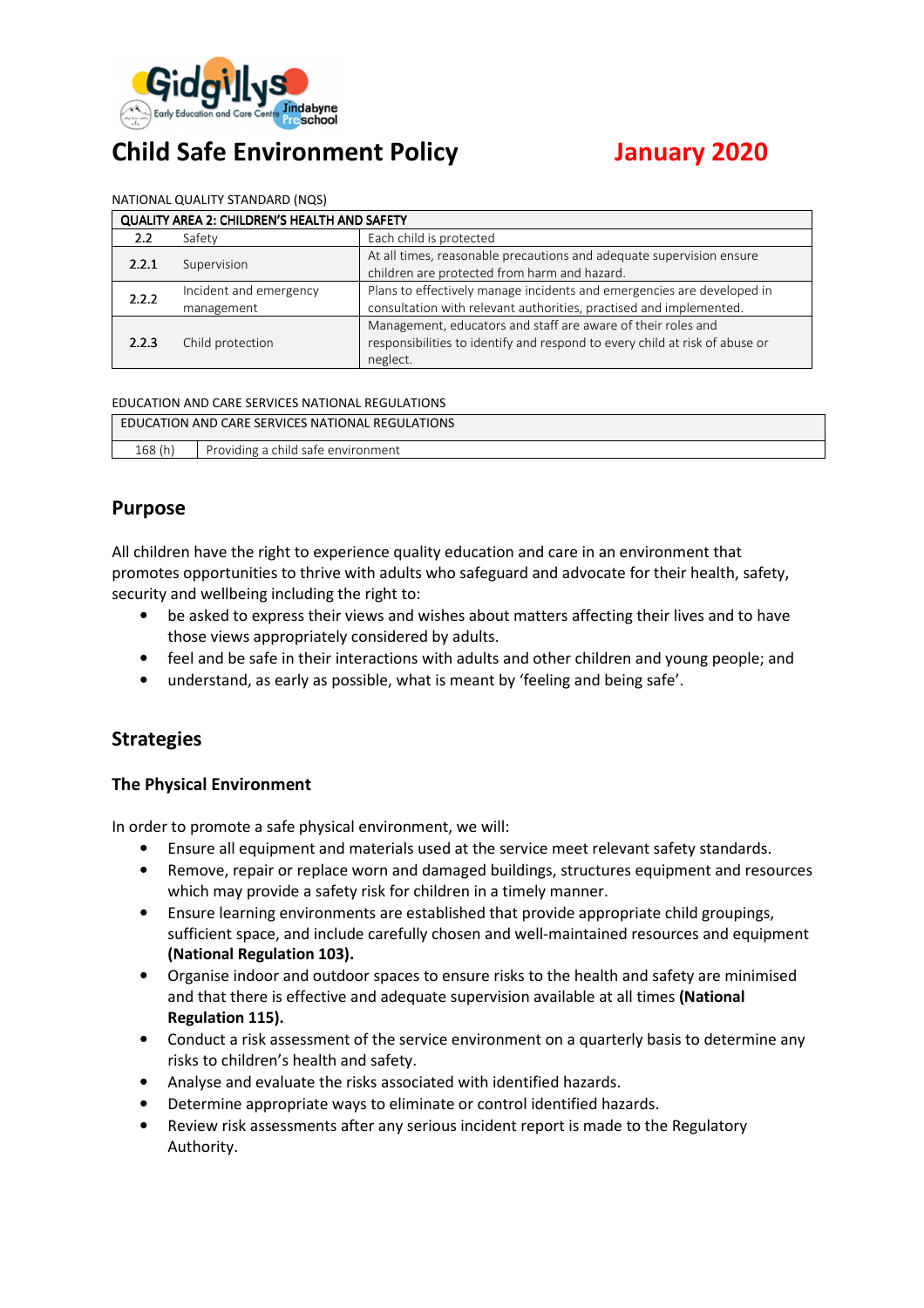

#### **Staffing and Supervision**

- Ensure that sufficient numbers of educators are employed to ensure adequate supervision of children at all times **(National Regulation 123, 130-132, 271-272).**
- Manage rosters to not only ensure that adequate numbers of educators are on duty to meet ratio and qualification requirements **(National Regulation 126)** but that duty of care implications are considered to ensure adequate supervision at all times.
- Ensure screening and suitability of staff, volunteers as per the legislation and policy at the time of employment and as part of an ongoing process.
- Respond proactively to emerging staff performance concerns.

#### **Child Protection (SEE ALSO – CHILD PROTECTION POLICY)**

- All educators and volunteers of our service are Mandatory Reporters and are required to report to the Child Protection Helpline (24 hours) (Phone: 132 111 or eReport at: https://reporter.childstory.nsw.gov.au/s/) if they have reasonable grounds to suspect a child or young person is at risk of significant harm and have current concern about the safety, welfare or wellbeing of a child or young person.
- The Mandatory Reporter Guide will be used, to guide decision making and determine whether or not to report to the Child Protection Helpline under the new risk of significant harm reporting threshold.
- Staff will undertake training in order to effectively:
	- $\circ$  Make appropriate responses to all disclosures of abuse and any allegation of abuse against staff members of the service
	- $\circ$  Understanding of their responsibilities and procedure as a mandatory reporter
	- $\circ$  be able to recognise the factors that increase a child's vulnerability to maltreatment.
	- $\circ$  be aware of the vulnerabilities which may indicate a need to assess, monitor or curtail the behaviour of individuals in relation to children and young people within organisations
- To comply with legislation and provide a child safe environment, educators will keep up to date with child protection requirements; this includes adhering to the Child Protection Policy, updating Child Protection Training as required, and completing the Child Protection Assessment on an annual basis.

## **Responsibilities for the Approved Provider**

- Ensure the service operates in line with the Education and Care Services National Law and National Regulations with regard to the delivery and collection of children at all times **(National Regulation 99).**
- Ensure all staff have access to relevant professional development.
- Ensure that the Nominated Supervisor and staff members at the service who work with children are advised of current child protection legislation, its application, and any obligations that they may have under that law **(National Regulation 84).**
- Ensure that all responsible persons on the service have up to date child protection training **(National Law 162)**
- Ensure that all relevant staff and educators working with children have working with children check and have been cleared **(Child Protection Act 9)**
- Ensure that at least one person at the service holds asthma, anaphylaxis and first aid training at all times **(National Regulation 136)**.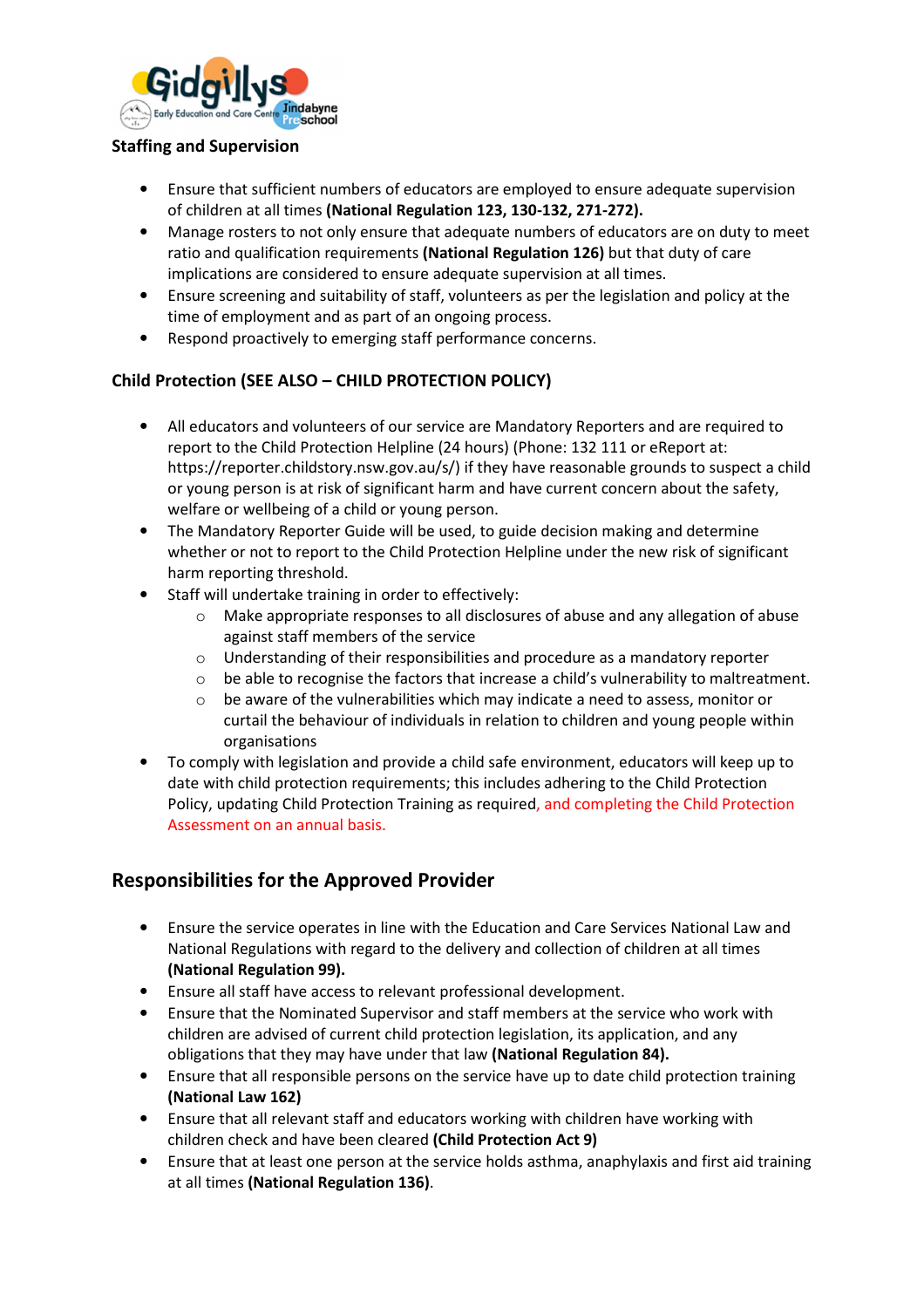

- Ensure that policies and procedures are up to date and reflecting the National Regulations **(National Regulation 168).**
- Ensure that all staff are aware of the policies and procedures of the service and that a copy of these are available for all visitors, families, students and staff of the service at all times **(National Regulation 170-171).**

# **Responsibilities for the Nominated Supervisor**

- Provide all staff and educators working directly with children with a copy of the Mandatory Reporter Guide to assist them in their reporting.
- Ensuring screening and suitability processes are maintained to meet policy and legislative requirements.
- Identifying and providing appropriate resources and training to assist staff, contractors, visitors, volunteers and students to implement this policy.
- Keeping up to date and complying with any relevant changes in legislation and practices in relation to this policy.
- Co-operating with other services and/or professionals in the best interests of children and their families.
- Ensuring that families are made aware of support services available to them and of the assistance these services can provide.
- Ensuring that all staff who work with children are supported to implement this policy in the service.
- Protecting the rights of children and families and encouraging their participation in decisionmaking at the service.
- Responsible for the periodic review and maintenance of up to date records of employees' Working with Children Check, including the Working with Children Check number and the date on which each clearance expires. Once an employee provides their WWCC clearance, management will verify the clearance to ensure that is it valid and current. The WWCC will be placed in the individual's file and continue to be updated as required.

## **Responsibilities for the Educators**

- Act in accordance with the obligations outlined in this policy.
- Raise concerns when barriers or threats to the protection of children and young people's safety and wellbeing are identified, including through the conduct of other adults at the site/service.
- Keeping up to date and complying with any relevant changes in legislation and practices in relation to this policy.
- Follow all record keeping requirements **(National Regulation 173, 177)**.
- Undertaking appropriate training and education on child protection.
- Identifying any potential for risk and harm to a child at the service and developing and implementing effective prevention strategies in consultation with the approved provider and the nominated supervisor.
- Co-operating with other services and/or professionals in the best interests of children and their families.
- Informing families of support services available to them (such as child first), and of the assistance these services can provide.
- Ensuring that no child is left alone (or is out of sight) with a contractor, visitor, volunteer, student or parent/guardian at the service.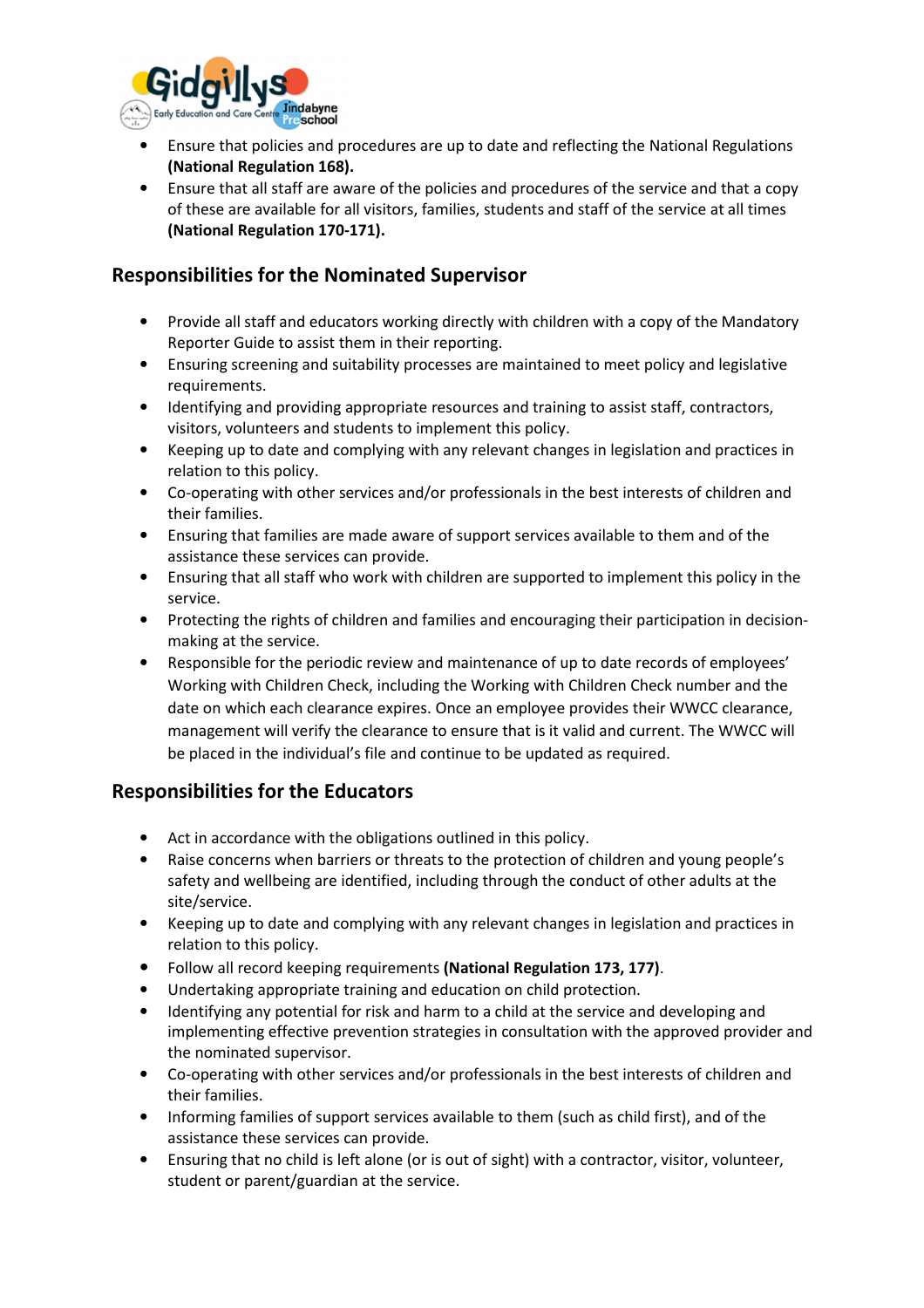

- Implementing the procedures for reporting suspected child abuse.
- Notifying the Nominated Supervisor or the approved provider immediately on becoming aware of any concerns, complaints or allegations regarding the health, safety and welfare of a child at the service.
- Offering support to the child and their family, and to other and staff in response to concerns or reports relating to the health, safety and wellbeing of a child at the service.
- Provide a quiet place for children to rest when they are tired or stressed **(National Regulation 81).**
- Maintaining confidentiality at all times **(National Regulation 181).**
- Adhering to all service policies and procedures.
- Educators will work in collaboration with our Arrival and Departure Policy and Student and Visitors Policy to ensure children feel safe and secure. To ensure children's safety, Educators have a clear understanding of their legal obligation to check identification when a person is picking up a child. To maintain compliance, parents and educators will complete an **Authority** to collect if they authorise a person who is not on their emergency contact form to pick up their child.

## **Responsibilities for the Families**

- Reading and complying with this policy.
- Reporting any concerns, including in relation to potential for child abuse, to the Nominated Supervisor.

# **Related Statutory Obligations & Considerations**

**Australian Children's Education and Care Quality Authority (ACECQA)** http://www.acecqa.gov.au/ **Children (Education and Care Services) National Law (NSW) 2010** https://www.legislation.nsw.gov.au/acts/2010-104.pdf **Childwise**  https://www.childwise.org.au/NSW Government **Child Story Reporter** https://reporter.childstory.nsw.gov.au/s/ **Children and Young Persons (Care and Protection) Act 1998 Child Protection (Working with Children) Act 2012 Child Protection (Working with Children) Regulation 2013 Commission for Children and Young People Act 1998 Early Years Learning Framework (EYLF)** http://files.acecqa.gov.au/files/National-Quality-Framework-Resources-Kit/belonging\_being\_and\_becoming\_the\_early\_years\_learning\_framework\_for\_australia.pdf **Education and Care Services National Regulations 2011**  http://www.legislation.nsw.gov.au/#/view/regulation/2011/653 **FaCS** https://www.facs.nsw.gov.au/about\_us/contact\_us#districts **Kidsafe**  http://www.kidsafensw.org/ **Keep Them Safe** http://www.keepthemsafe.nsw.gov.au/ **Mandatory Reporters Guide**